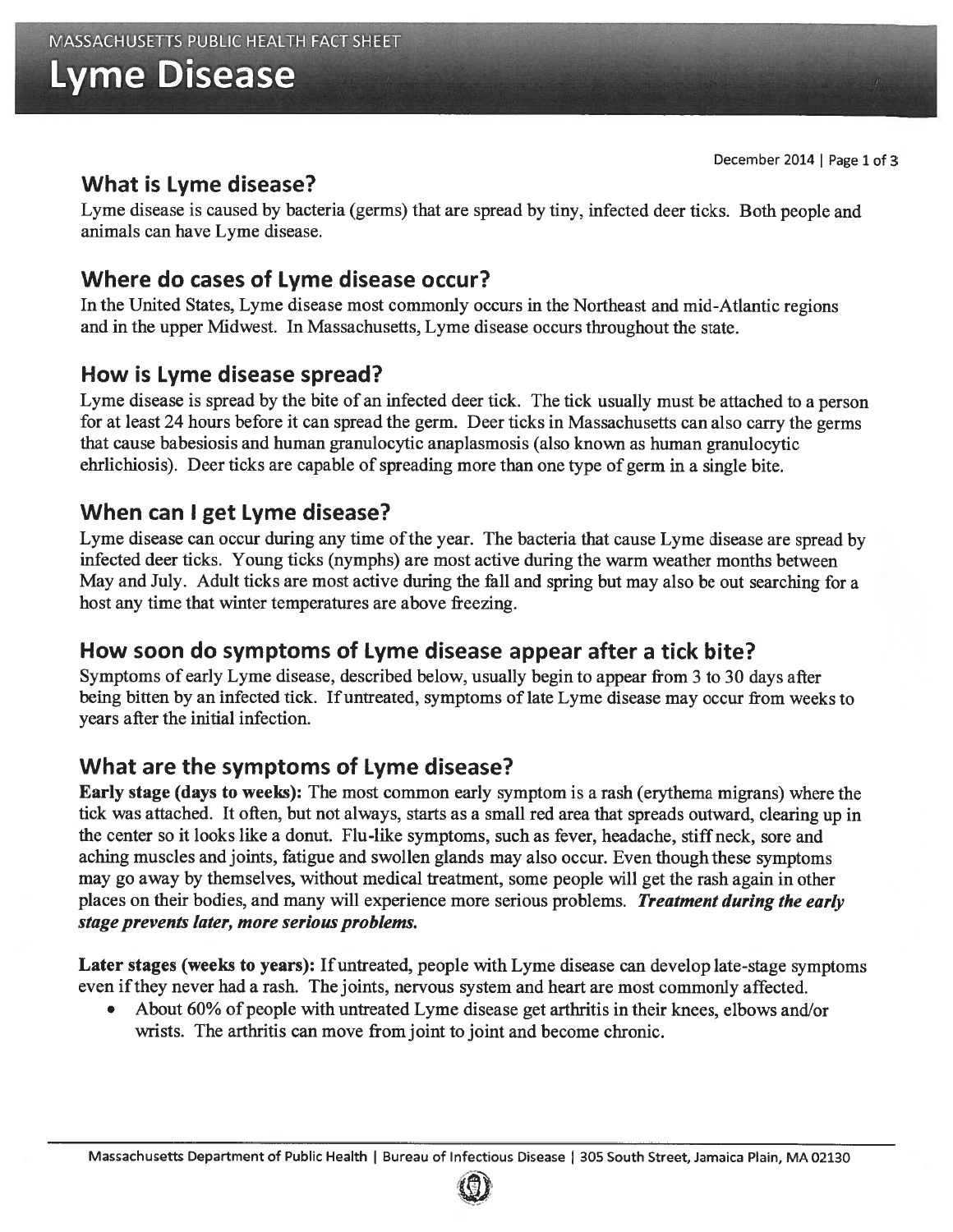- Many people who don't ge<sup>t</sup> treatment develop nervous system problems. These problems include meningitis (an inflammation of the membranes covering the brain and spinal cord), facial weakness (Bell's palsy) or other problems with nerves of the head, and weakness or pain (or both) in the hands, arms, feet and/or legs. These symptoms can last for months, often shifting between mild and severe.
- •The heart also can be affected in Lyme disease, with slowing down of the heart rate and fainting. The effect on the heart can be early or late.

#### Is there treatment for Lyme disease?

People who are diagnosed with Lyme disease can be treated with antibiotics. Prompt treatment during the early stage of the disease prevents later, more serious problems.

## What can <sup>I</sup> do to lower my chances of getting Lyme disease, or any other disease, from ticks?

Prevention begins with you! Take steps to reduce your chances of being bitten by any tick. Ticks are most active during warm weather, generally late spring through fall. However, ticks can be out any time that temperatures are above freezing. Ticks cling to vegetation and are most numerous in brushy, wooded or grassy habitats. They are not found on open, sandy beaches, but may be found in grassy dune areas. When you are outside in an area likely to have ticks (e.g. brushy, wooded or grassy <sup>p</sup>laces), follow these simple steps to protect yourself and your loved ones:

- • Use <sup>a</sup> repellent with DEET (the chemical N-N-diethyl-meta-toluamide) or permethrin according to the instructions given on the product label. DEET products should not be used on infants under two months of age and should be used in concentrations of 30% or less on older children. Permethrin products are intended for use on items such as clothing, shoes, bed nets and camping gear, and should not be applied to skin.
- Wear long, light-colored pants tucked into your socks or boots, and <sup>a</sup> long-sleeved shirt. This may be difficult to do when the weather is hot, but it will help keep ticks away from your skin and help you spo<sup>t</sup> <sup>a</sup> tick on your clothing faster.
- Stay on cleared trails when walking or hiking, avoiding the edge habitat where ticks are likely to be.
- •Talk to your veterinarian about tick control options (tick collars, repellents) for your pets.
- • More information on choosing <sup>a</sup> repellent and how to use repellents safely is included in the MDPH Tick Repellents fact sheet at www.mass.gov/dph/tick. contact the MDPH at(617) 983-6800 for <sup>a</sup> hard copy

## Did you know?

You don't have to be <sup>a</sup> hiker on Cape Cod to worry about ticks. In Massachusetts, you may be bitten in your own backyard. There are lots ofthings you can do around your own backyard to make it less inviting for ticks! Visit the MDPH Tickborne Disease Website at www.mass.gov/mosquitoesandticks for suggestions.